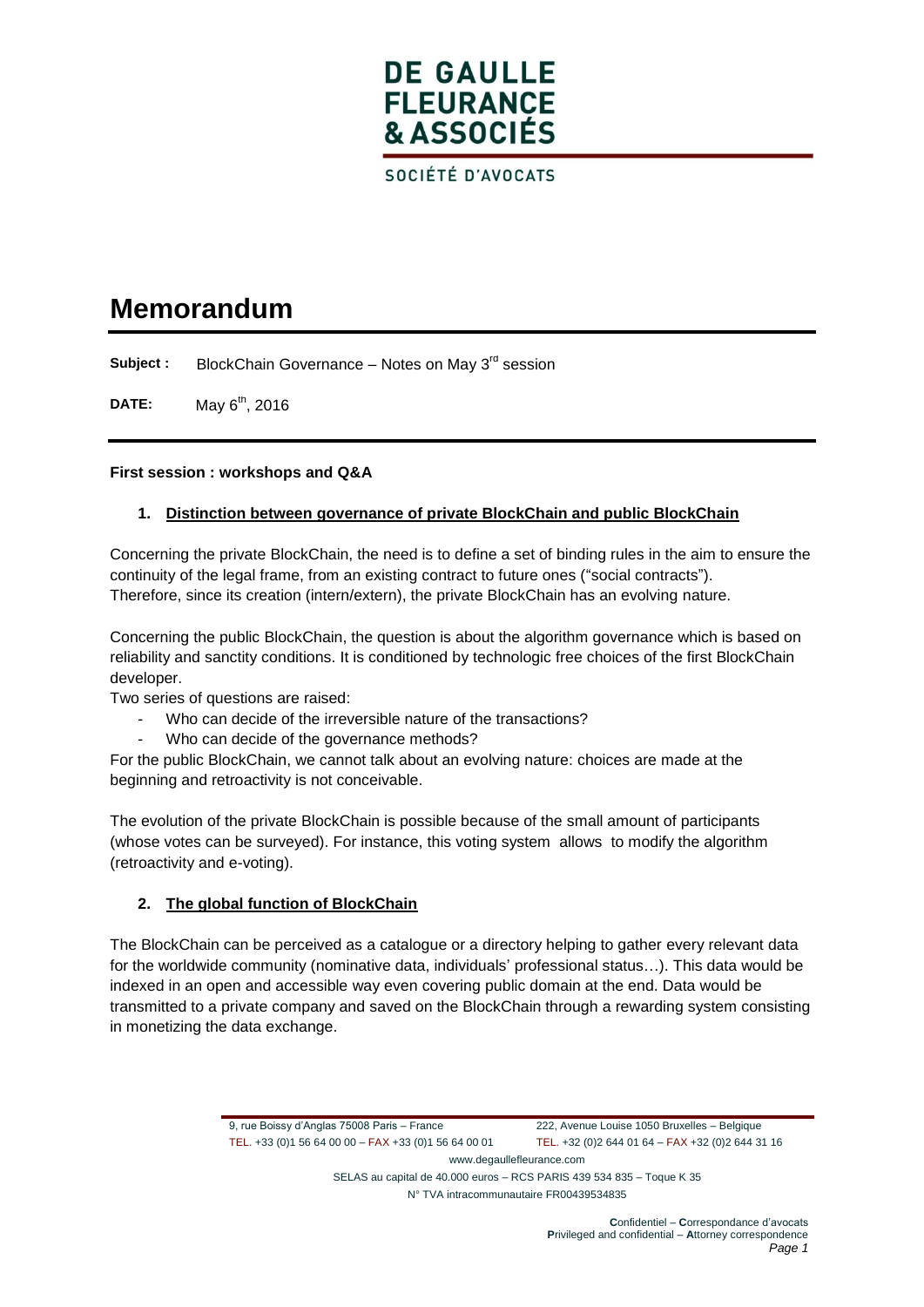

**DE GAULLE FLEURANCE &ASSOCIES** SOCIÉTÉ D'AVOCATS

## **3. Smart-Contracts: evolution limits and what about their governance?**

They raise the question about the future of legal professions.

Why do we need to regulate them? This question especially concerns over-the-counter transactions (see for instance Ethereum and contracts which do not necessarily concern transactions).

#### Smart-contract basic model: **adjustable (flexibility)**

Counselling body: need to rationalize the number of smart-contracts due to the overloading risk (standardization, mutualisation, optimization).

The stake of governance is also related with the diminishing financial costs of transactions.

### **4. States' reaction in front of digital cash**

3 scenarii in front of this deadly threat for States and their monopolies on currencies:

- A complete banning : this is unlikely because it would constitute a brake on innovation
- A swift adaptation : this is complex due to States' inertia
- A destabilization and a reaction: paradoxical situation where digital cash would be developed within the most indebted States. Plausible explanation: influent groups and lobbies.

Silicon Valley Effect (Business Model) 3 steps (bug phase, disappointment, exponential growth)

### **Conclusions**:

- Due to a legal vacuum, everything needs to be created;
- Certitude that there is a risk of appropriation of BlockChain by some groups of interests;
- Diverse applications : data management, contracts management, governance;
- Private regulation: hierarchy within private BlockChain governance
- The contract as the frame of the private BlockChain: limitations of BlockChain's scope through contracts, organization of votes within a closed community.
- The absence of contract in the public BlockChain? The algorithm at the origin of the BlockChain is based on the notion of contract (Open Source MIT license); it would require to define the conditions of its reutilization because it is the only link with the users. The private BlockChain allows to go further in terms of governance organization.

#### **Second session: workshops and Q&A**

### **1. A specific organism of BlockChain certification for each sector**

### Fundamental distinction between BlockChain's applications: data management and services management

This is a matter of anticipation facing services revitalization: adaptation of the offer to the demand and means easing services and their accessibility.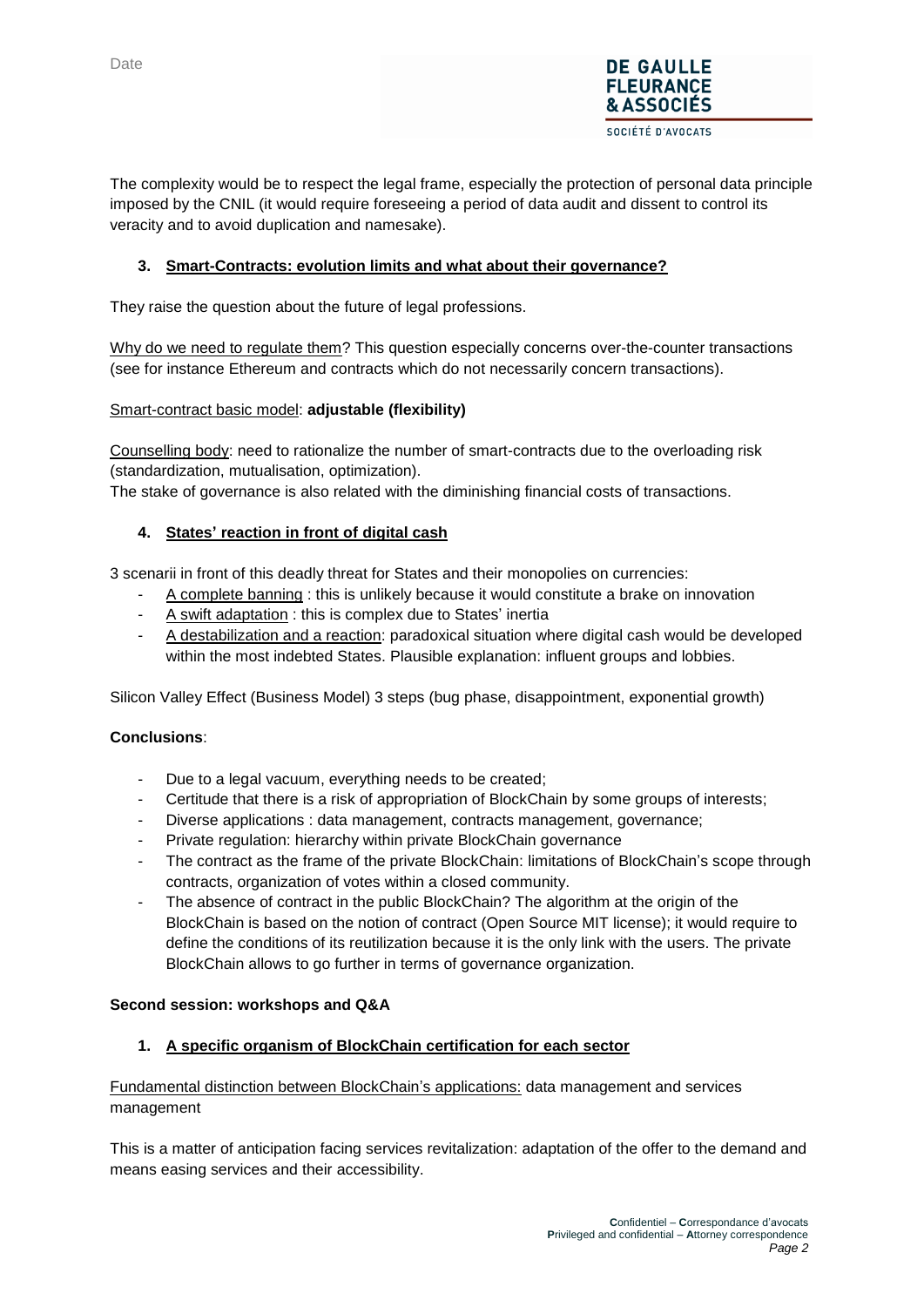

Public Blockchain: the certification by a specific organism (to be defined) should be organized; this is a matter of regulation, transparency, and last but not least, of trust within the society.

Intermediaries' certification: it concerns the organization, the algorithm's protocol; it consists in providing a mechanism of commitment. With such mechanism, in case of change of algorithm, interested parties would be alerted and could decide to get out of the BlockChain.

Example: concerning financial products, an explanation of its organization must be provided in the contract; in case of uses, they can refer to the contract as well as to ACPR and AMF's control.

Protocol change must be done according with related files.

Third isolated party and playing rules by sector:

- Intermediaries' qualification
- Insurance of their independence

It could be helpful to organize an equal distribution of seats between interested parties and actors within these sectorial entities of surveillance.

#### **2. BlockChain Governance**

The BlockChain seems to be an "*Esperanto of transactions*."

Its success will depend on the answers that will be provided in face of the Internet's failure (detachment from the rules) concerning the verification and transaction and data surveillance.

The stake of certification comes from the removal of intermediaries (States, groups, banks).

A new independent authority of surveillance is required to enhance the credibility of public BlockChain governance.

This will require ensuring that data and transactions are impossible to forge.

Bitcoin success:

- Depends on the end of its ties with hard money
- Depends on its acceptation by companies and individuals; which could be the result of a participating or a performance incentive system functioning with Bitcoin, within companies.

"*The BlockChain would be the Internet which would have succeeded*."

### **3. The question of governance, a forgotten subject because of the current buzz targeting the BlockChain**

- Bitcoin foundation: opacity of the organization and information asymmetry.
- Voluntary character: "influencers" try to avoid the major question about governance
- Traceability of the algorithm: who is writing it? Conflict of interests' risks (judge and parties)
- In front of this abnormal opacity: internal control